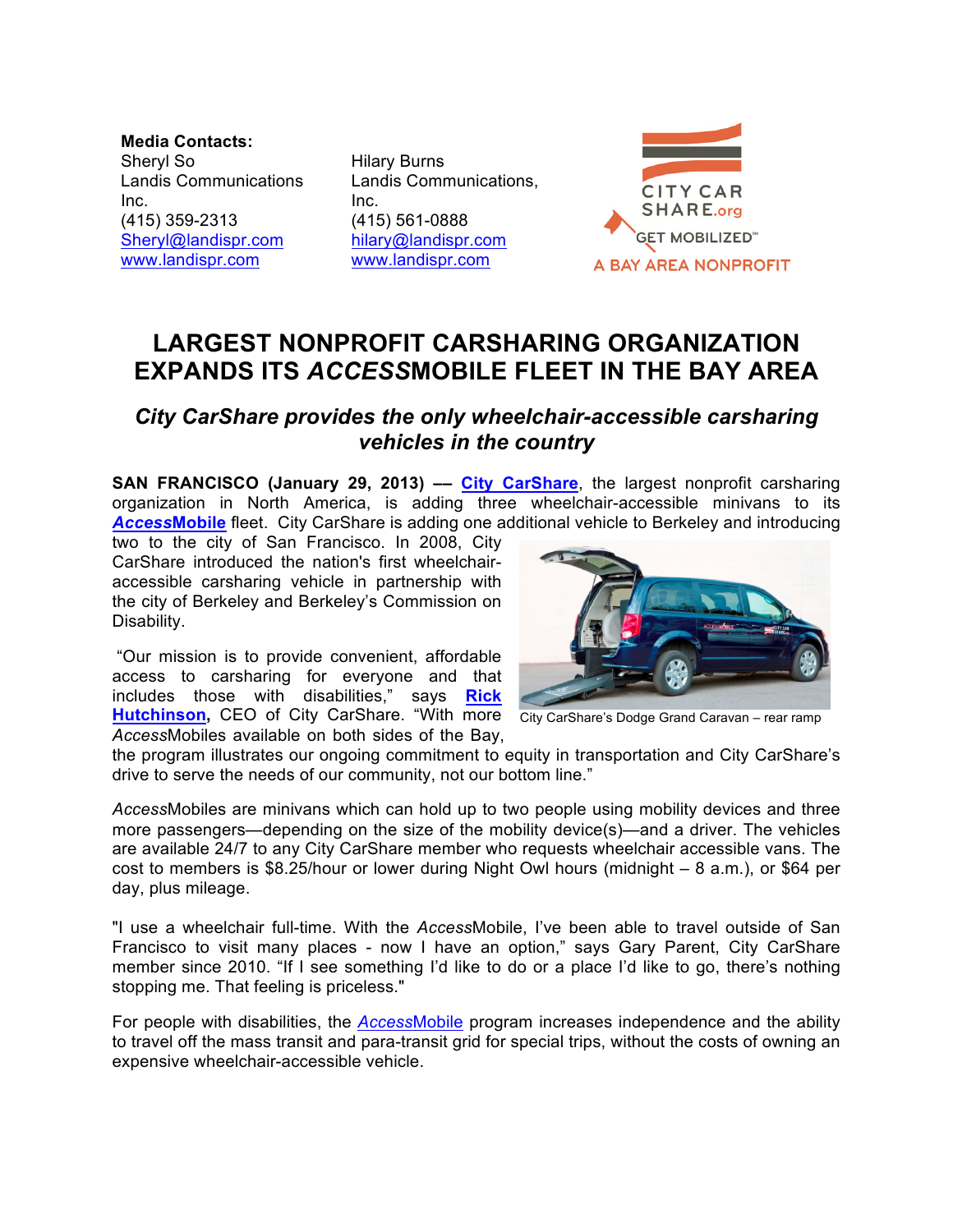To see the program's impact on City CarShare members, check out their testimonials in the video below:



"Not only has City CarShare proven to be a leader in offering green transportation, but it also is leading the way in giving people with disabilities a new way to get around," said Edwin M. Lee, Mayor of San Francisco. "This is a great step towards ensuring San Francisco is accessible to everyone."

City CarShare provides easy access and convenience to its shared vehicles with more than 200 locations in San Francisco, Berkeley, Oakland, Alameda, Albany, Daly City, El Cerrito and Fremont. The four *Access*Mobile vehicles are currently available at the following locations:

- **833 Mission St, San Francisco (SOMA) 5th & Mission**  o Dodge Grand Caravan (rear ramp)
- **560 Bosworth St, San Francisco (Glen Park) Glen Park BART** 
	- o Dodge Grand Caravan (side ramp)
- **3075 Adeline St, Berkeley (South Berkeley) - Ashby BART, east lot (Ed Roberts Campus)**
	- o Dodge Grand Caravan (side ramp)
- **1950 Center St, Berkeley (downtown Berkeley) Milvia & Center** 
	- o Dodge Grand Caravan (rear ramp)

"Since our initial partnership with City CarShare four years ago, we've witnessed *Access*Mobile's positive impact on the lives of hundreds of City CarShare members who now have the freedom to decide where they want to go and how they want to get there," says Tom Bates, Mayor of Berkeley.

"City CarShare's gift of mobility allows even more people, especially those with disabilities, the opportunity to live independently and become fully participating members of their communities," says Dmitri Belser, President of Ed Roberts Campus.

The *Access*Mobile program's administration is supported by BART and funded by the U.S. Department of Transportation Federal Transit Administration, under the "New Freedom" grant. The program is made possible through the support of several organizations including the City of Berkeley's Commission on Disability, the San Francisco Mayor's Office on Disability, Bay Area Transit (BART), the Ed Roberts Campus and the Center for Independent Living.